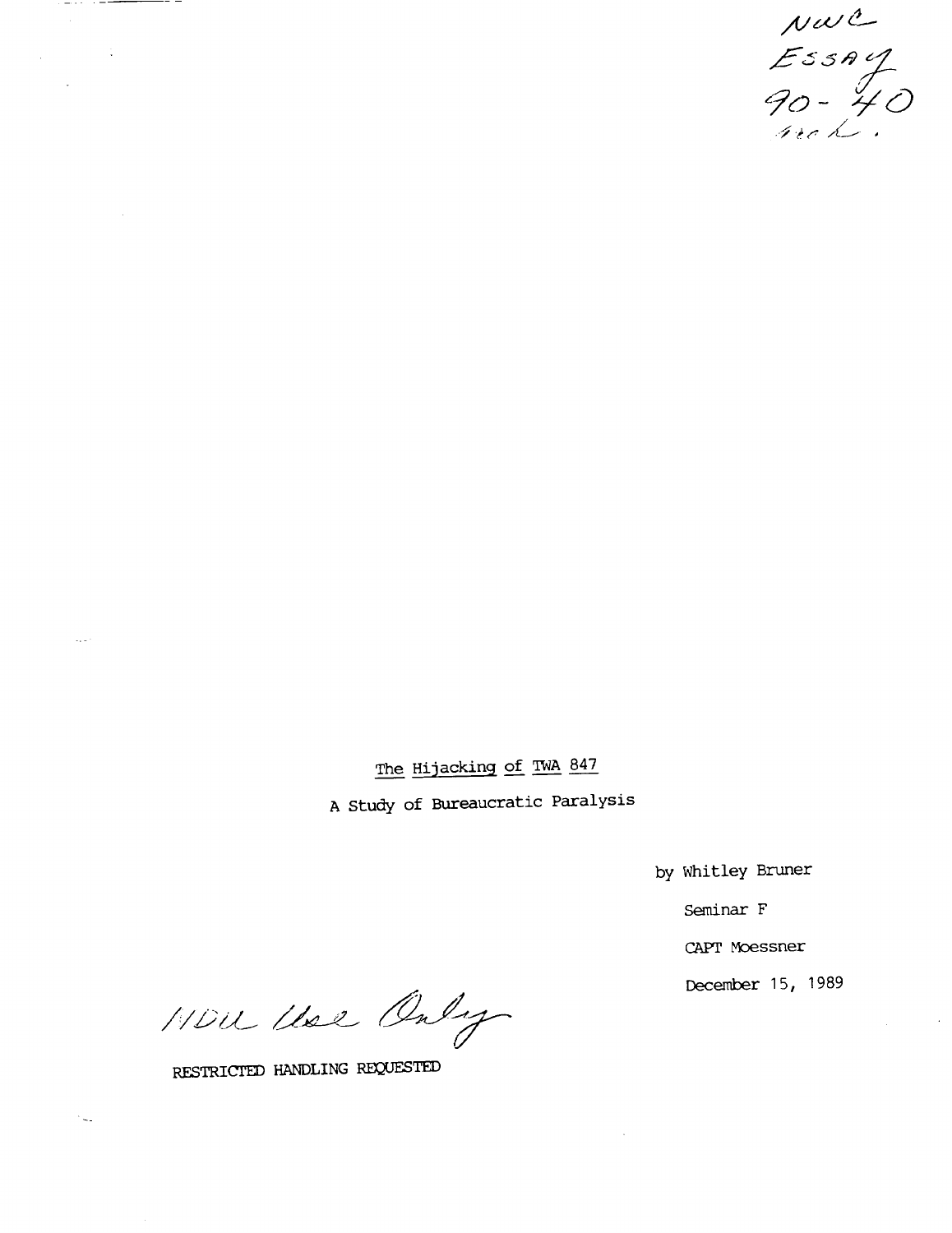## **NATIONAL SEPENSE UNIVERS. . Y L i 5 RARY**  The Hijacking of TWA 847SPECIAL COLLECTIONS

Introduction. This paper will attempt to examine briefly the subject of bureaucratic politics, in this case the politics of the bureaucracy responsible for combatting terrorism, through discussion of a specific incident: the hijacking of TWA 847 in June 1985. To narrow the focus further, I have chosen to confine the discussion to the Algiers phase of this incident. This is not only because I am more familiar with this phase, but also because the disarray within the U.S. Government, crystal clear during the Algiers phase, led (as in a Greek tragedy) to the subsequent media circus in Beirut and to events beyond. I will examine first the various institutional actors who played a role in combatting terrorism and will then discuss the actions of their representatives in Algiers. I have not used names, although these are, in some cases, unclassified and could be found on any Algiers diplomatic list. What is important, however, is the institutional aspect of this incident ("where you sit determines where you stand"), not the interplay of personalities.

Background. During the 1980's, counterterrorism (CT) became a leading Washington "growth industry". Terrorism, of course, was not new, but the decade witnessed an increasingly dangerous Iranian-inspired violence, coupled with the high-profile depredations of Palestinian extremists such as Abu Nidal. More disturbing, terrorist attacks appeared to be targetting U.S. interests and personnel with increasing precision. The April 1983 bombing of the U.S. EMbassy in Beirut; the October 1983 destruction of the Marine barracks in Beirut; and the March 1984 kidnapping of the CIA Chief of Station (COS) William Buckley, also in Beirut, convinced the official Washington establishment, first, that anti-American terrorism contained all the ingredients of human drama necessary to mesmerize the American public and, second, that responsibility for  $CT$ , or at least "a piece of the action", afforded high visibility and, thus, a potential advantage over bureaucratic rivals in the foreign policy/national security arena.

I/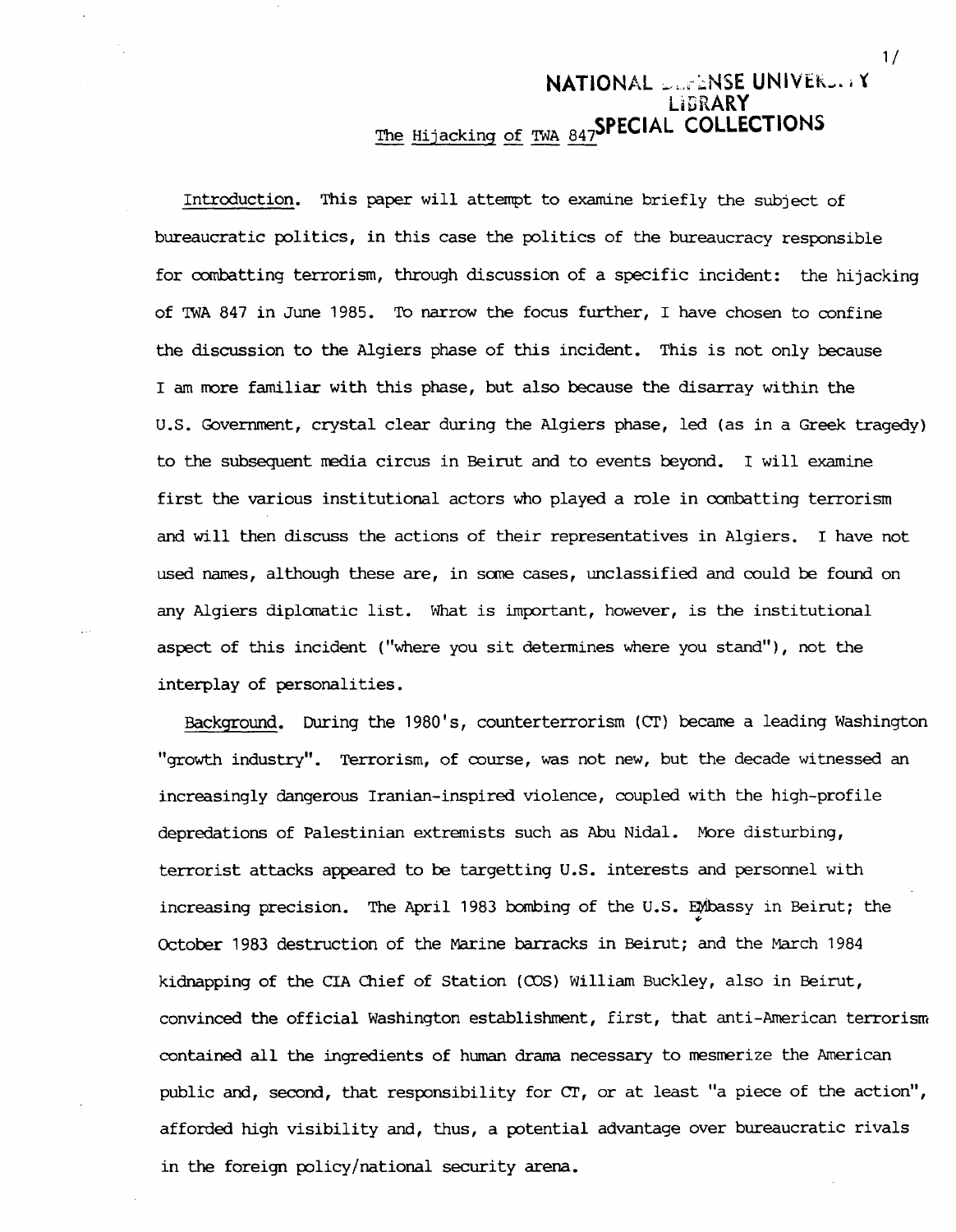State and the CIA. By mid-decade, the CT arena was becoming cluttered with competing organizational claimants to supremacy. In view of President Reagan's well-known disinclination to choose between bureaucratic rivals, little was done to clarify or to resolve a potentially dangerous situation. In other words, a repetition of the competition between Secretary of State Shultz and Secretary of Defense Weinberger, which had led to the fatal stand-off over the Marine presence in Beirut, could lead to another paralysis in a crisis. In the CT area, however, the primary stand-off appeared to be between Shultz and CIA's Casey. On the one hand, the State Department insisted that, as the agency responsible for the formulation of foreign policy, it should assume the leading role in any terrorist incident. The CIA, on the other hand, argued that countering terrorists depended primarily upon sensitive human-source reporting, both for preemption and for reaction, and that sources and methods needed to be protected, something the State Department could not guarantee. Further, most technical CT countermeasures were under CIA control. Liaison with foreign intelligence services, whether at the site of a terrorist incident or for background insights into the terrorist group involved, was also a CIA prerogative. The CIA thus pushed, if not for supremacy in CT matters, at least for a significant degree of autonomy, outside State Department control.

The NSC. The NSC role in the CT arena increased when McFarlane became National Security Advisor. McFarlane had been deeply involved in the Lebanese imbroglio in 1983 and had "hands on" experience with current CT problems. At the same time, the NSC staff were struck by two related problems: first, the President was getting hurt in public opinion polls by his seeming powerlessness in the face of anti-American attacks (shades of Carter! ) and, second, this public perception of powerlessness appeared to stem in large part from the inability of the large bureaucracies, State and Defense in particular but the CIA as well, to react coherently to the terrorist threat. The investigation of the April 1983 Embassy bombing had been botched; the Administration had been unable to retaliate at all to the October 1983 Marine bombing; and Buckley's kidnapping revealed how

**2/**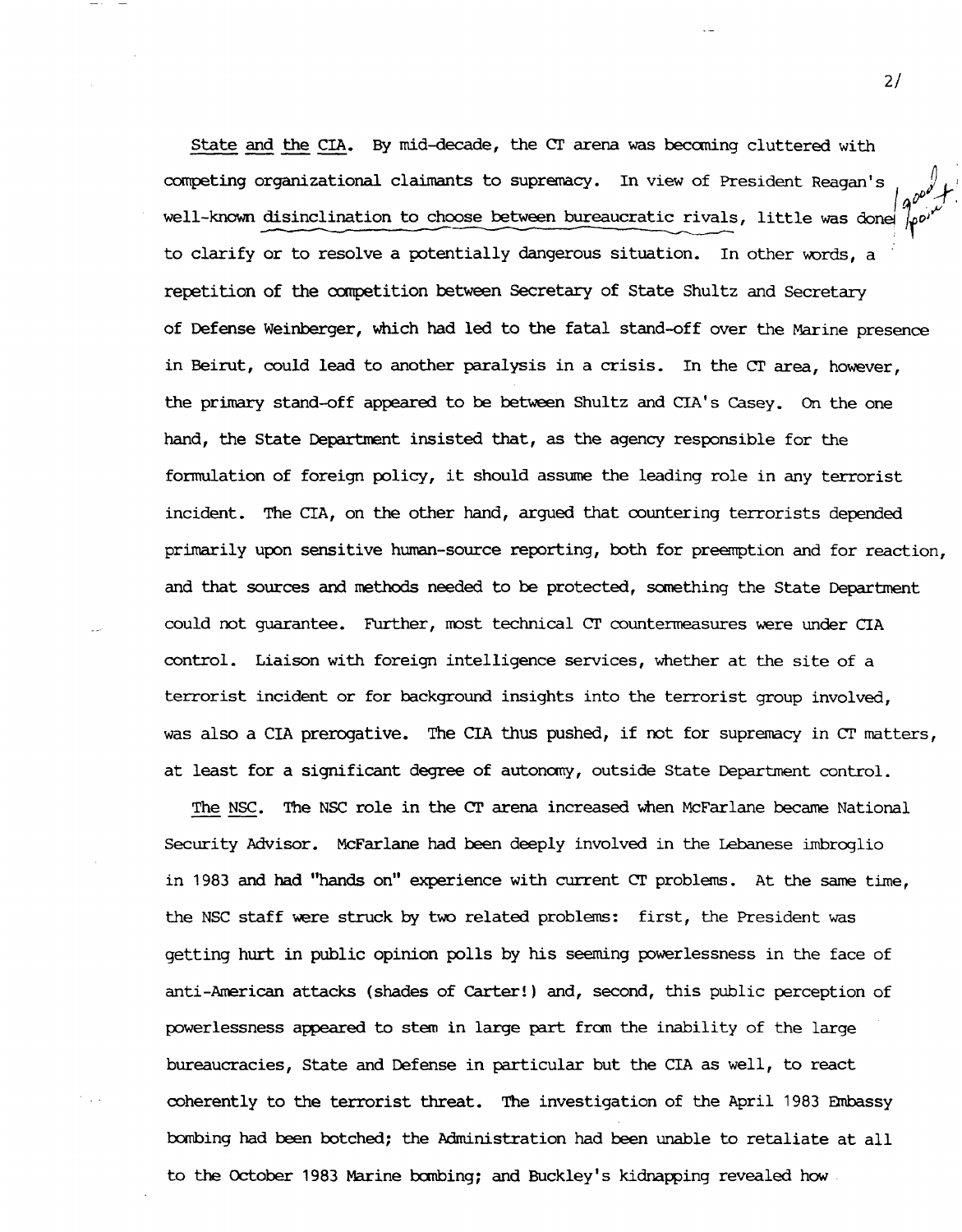ill-prepared the major Washington players were to deal, in any way, with the inticacies of "occupied" West Beirut. It was during this period that NSC cooperation with the other Cf agencies began to wane and that the seeds of "Irangate" were sown. In other words, on its own, the NSC began to move, slowly at first, to usurp the lead role in the CT arena.

Defense and JSOC. Further, in the aftermath of the Marine bombing, DoD, or at least its more activist elements, had become a major CT player due to the increasingly higher profile of JSOC/Delta Force within the Cf establishment. By 1985, JSOC, the only viable American military force capable of putting an end to an ongoing terrorist incident, was oommanded by MG Stiner, who had been sent to Beirut by the JCS in 1983 to keep an eye on JCS/DoD equities at a time when the Marine contingent appeared to be increasingly an active participant in the Lebanese civil war.

FBI. Finally, the FBI had also become a key player in overseas terrorist incidents, because neither the State Department nor the CIA, and certainly not JSOC, had the judicial authority, when crimes against American citizens had been committed, to build a legal case which oould lead ultimately to the prosecution of terrorist "criminals" in U.S. courts.

The Incident. On June 14, 1985, TWA 847, departing Athens, was hijacked and taken to Beirut. The hijackers were Lebanese Shi'a who were closely tied to the Buckley abductors. From Beirut, on June 14 and again on June 15/16, the aircraft was twice flown to Algiers. The hijacking incident in fact ended in Beirut once again, many days later, amid the glare of intense and highly embarrassing (for the Reagan administration) publicity. The Algiers phase provides an instructive microcosm of the interplay between the institutional CT players through representatives on the spot. It is also interesting to note that, during the Algiers phase, beyond the institutional bureaucratic rivalries, within State, DoD, and CIA, internal strains emerged between the nascent (but growing) CT elements and the more "traditional" national security elements.

The U.S. Ambassador in Algiers. The Ambassador, a career Foreign Service Officer,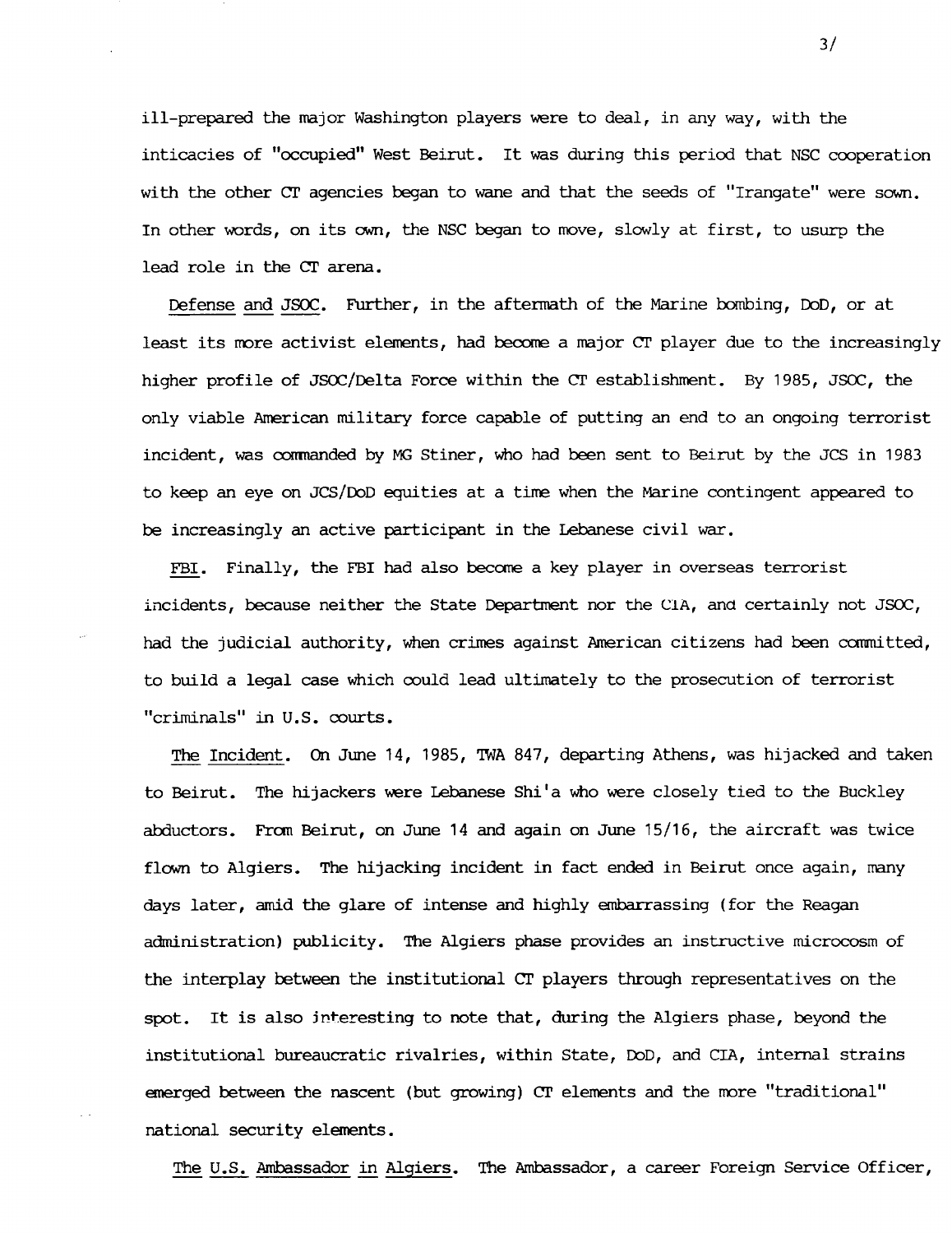was just ending a three-year tour in Algiers. Although he had previously served as Chief of Mission at important posts elsewhere, the Ambassador had been out of step with the Reagan Administration and had been criticized for management flaws by the Shultz State Department. This was a man fearful for his future who was unlikely to go beyond "safe" bureaucratic parameters. The Ambassador, in particular, believed that his major achievement in Algiers had been the painstakingly slow improvement in relations with the suspicious Algerians. The Ambassador believed that maintaining these improved bilateral ties, at any cost, might offset the State Department sniping about overcautiousness and managerial lapses. Perhaps because of these quarrels with the State Department on intra-department matters, the Ambassador was a strong believer in the primacy of the State Department in the foreign-policy field. A man at odds with his own constituency is an unlikely chanpion of "jointness". During TWA 847, the Ambassador was strongly negative (even in official traffic) about NSC activism; about CIA efforts to coordinate with the Algerian security service; and about JSOC efforts to move Delta Force into a position where, if called upon, it could terminate the terrorist incident. Whatever the momentary wisdom of his views, the Ambassador's rigidity during the Algiers phase of TWA 847 rendered a coordinated American approach difficult at best.

Background on EST. An Emergency Support Team (EST), made up of elements from CIA and Delta Force and nominally "headed" by a State Department representative, is deployed during terrorist incidents in support of possible intervention by Delta Force. Previous to qWA 847, there had been no EST, but rather a Direct Support Team (DST) made up of CIA CT experts who were assigned directly to a CIA Station abroad for technical support during a situation involving possible military intervention. The State Department had insisted that, as the primary foreign policy body, any such "support" element should be headed by a State Department representative, assigned as an "advisor" to the Ambassador. Normally, this State representative came from the Office for Combatting Terrorism (M/Cf), then headed by Ambassador Oakley. M/CT battled for bureaucratic breathing room both against State's geographic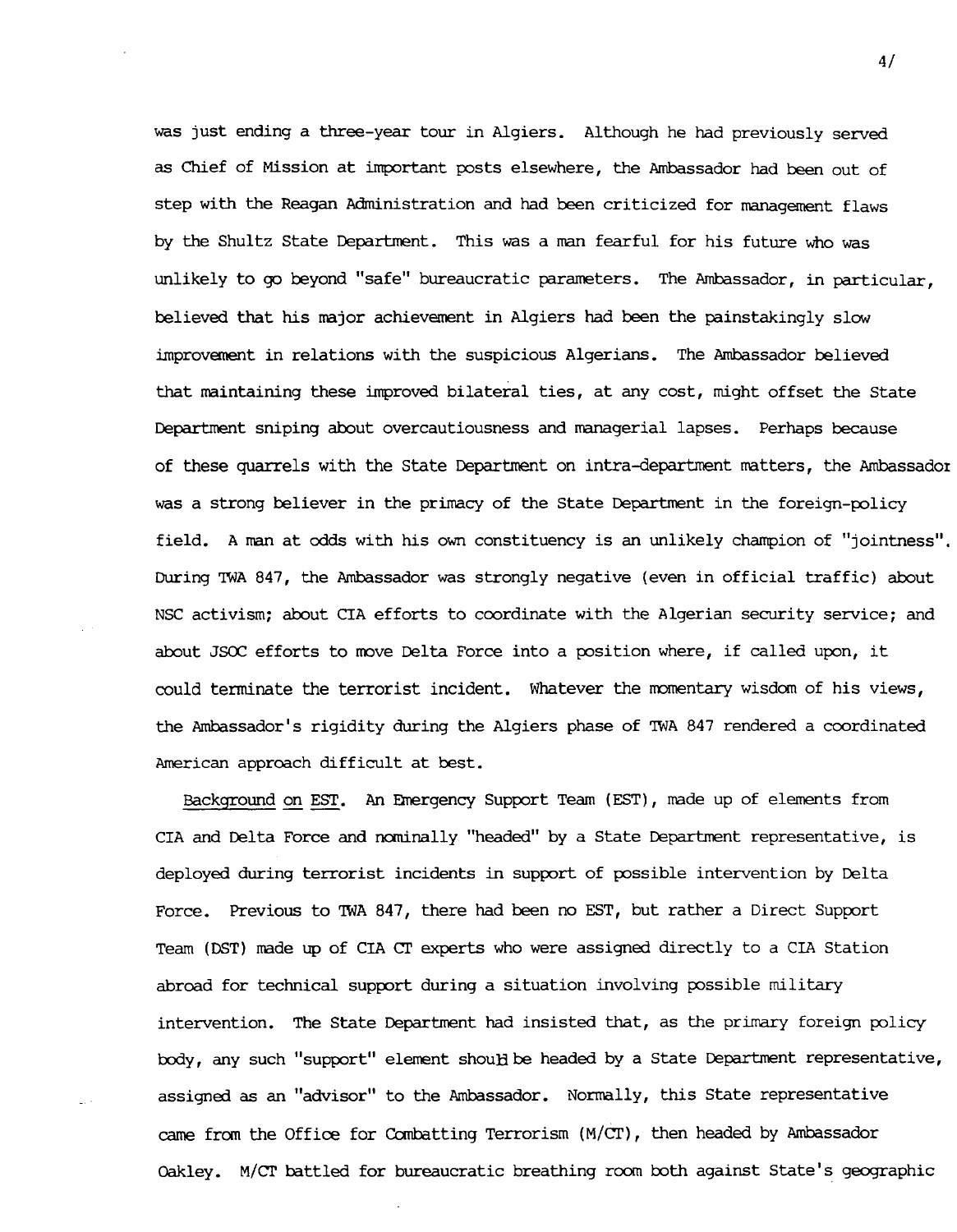bureaus, in the Algiers case NEA, and against the activist NSC.

The EST "Chief". Although the EST "chief" (i.e. the State representative) arrived in Algiers shortly after the second departure of TWA 847 and thus played no direct role, it is true that the Ambassador was well aware of his pending arrival and strongly opposed it. In fact, the Ambassador was required to meet with senior Algerians to obtain approval for the arrival of the EST "chief" and members of his team and there was ample opportunity for the Ambassador, angry at interlopers on "his turf", to reinforce the Algerians' inclination to allow the aircraft to depart a second time, without making any attempt to keep the aircraft in Algiers. The EST "chief", although also a career Foreign Serice Officer, was not from the Ambassador's "old school" mold. The EST "chief", who fancied himself something of an intellectual, had not prospered in overseas assignments and had, for long stretches, served in State's Bureau of Intelligence and Research (INR) on various Middle Pastern desks, prior to assignment to M/CT. The EST "chief", who had no relationship with the other members of the EST and spent his entire time in Algiers in the Ambassador's outer office, considered himself a representative of the CT establishment and something of an "advance man" for Delta Force. He was impatient with the Ambassador's repeated warnings that the Algerians would reject out of hand any role, no matter how limited, for Delta Force. The role of the EST "chief" was further complicated, however, by the fact that the rapid deployment of both the EST and Delta Force abroad was the result of strong pressures by the NSC on both the Department of Defense and the Department of State, who would have preferred caution. The pressure by the NSC upon the Defense Department for immediate Delta Force deployment resulted in leaks to the press concerning Delta activities which were picked up by the Algerian authorities. Thus, when the Ambassador met with President Bendjedid on the incident, the Algerians were already worried about possible "unauthorized" Delta Force intervention.

The Defense Attache (DATT). The DATT, an Army LTC approaching the end of his two-year tour in Algiers (with an assignment to the JCS staff ahead), had spent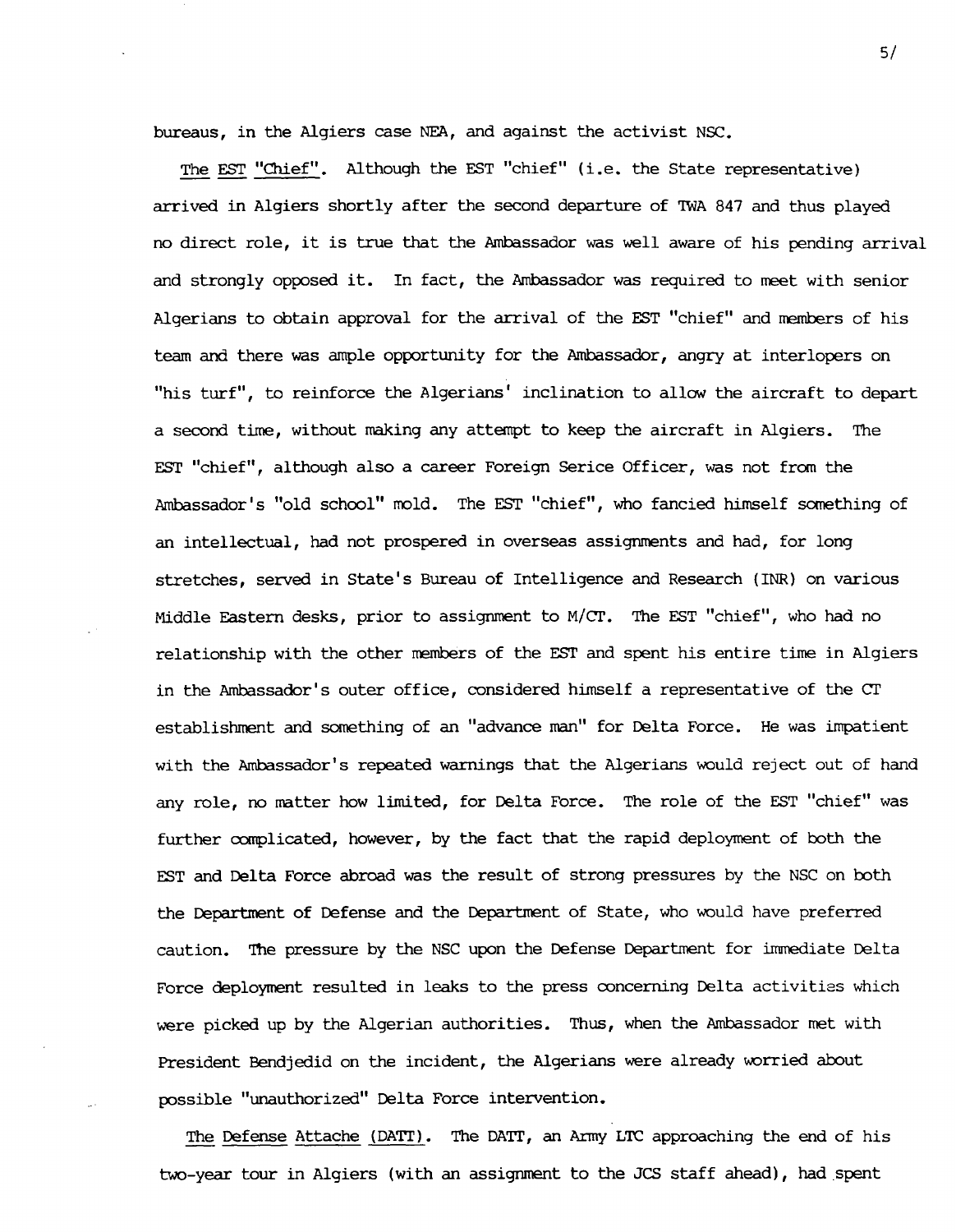considerable time jousting with both the Ambassador and the CIA for influence with, and access to, the Algerians. Algeria is a country where the military predominates politically: Bendjedid and his cronies are military men and the primary intelligence organization belongs to the Ministry of Defense. Despite the military affinity, the DATr had had a difficult time gaining access to the suspicious Algerians, who obtained their military equipment from the Soviet Bloc, and the Ambassador had not been willing to share his high-level politico-military contacts with DIA. Further, in the wake of the Iranian hostage crisis, during which the Algerians had played a positive mediatory role, the CIA had moved to establish links with the primary intelligence organization, called Military Security. This cooperation focused primarily on the CT arena. This had left the DATr somewhat out in the cold, despite the fact that DIA's General Williams had visited Algeria and the Military Security organization in late 1983, because the NSC had determined that the link to Militarj Security should be maintained by CIA. As a result, as the TWA 847 crisis unfolded, the DATr and the Ambassador were operating virtually independently and, as the possibility of a Delta Force deployment increased, the Ambassador attempted to keep the DATr "out of the loop". Further, under DIA prodding, the DATT was still atttemping to secure some sort of a tactical or strictly military exchange with the Military Security organization and this required not contesting at that time with CIA its primacy with Military Security. DIA was hoping that CIA might be induced to share its relationship at a later date. Finally, the DATT was receiving conflicting signals in his own channels concerning TWA 847. In regular DIA channels, the reluctance of Secretary Weinberger to see precipitous military action was reflected, but the JSOC point of view also reached the DATr, particularly, at a later date, through EUCOM channels. As a result of the ambiguity of his position, the DATT, who could (and should) have been a major "player" during the Algiers phase of TWA 847, remained largely silent.

The Chief of Station (COS). The COS, the first to deal officially with the Military Security in Algiers, had not been scheduled to arrive PCS until later in

**6/**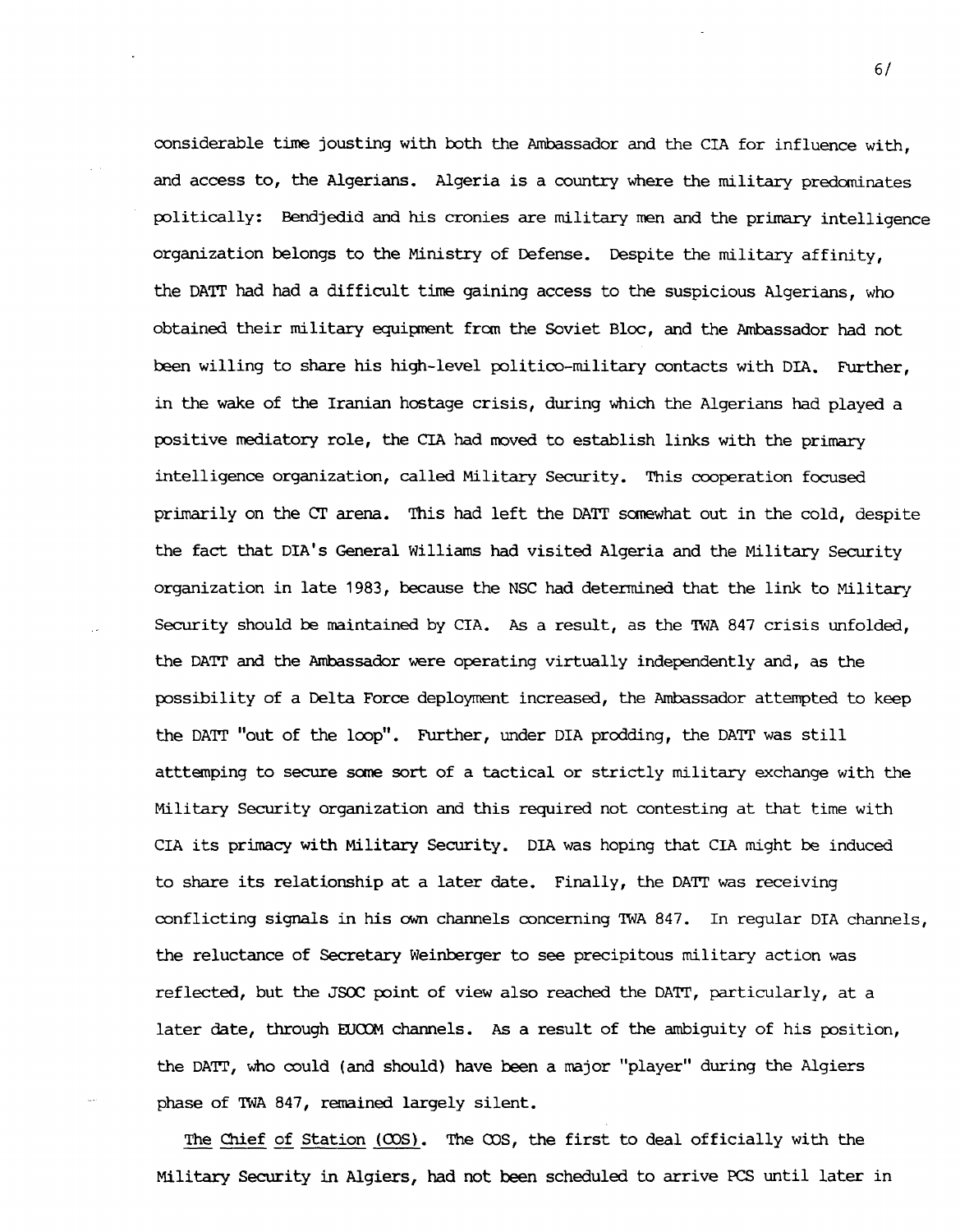the summer and was TDY during the TWA 847 crisis. During the previous year, the COS, during numerous TDY visits, had been discussing with the Algerians primarily American efforts to secure the return of Buckley. The CIA and the COS were concerned during the TWA 847 crisis with two priorities: first, the nascent CIA links to the Military Security organization should he consolidated (i.e. no actions should be contemplated which might complicate the relationship); second, Algerian efforts to assist in the release of Buckley (Military Security had direct links to the Hizballah elements holding the former Beirut COS) were critical. Preliminary intelligence indicated that the hijackers of TWA 847 were linked to Buckley's kidnappers and, thus, more was at stake than a simple hijacking. Further, the CIA, under considerable pressure from the NSC and the White House to do "something" against Libya's Qadhafi, was hopeful of persuading the Algerians to pressure Libya in some way. These concerns dictated an approach during TWA 847 which ignored the State Department's claim to primacy. As a result of vital, but somewhat parochial, concerns, the COS, while in full agreement with the Ambassador on the inadvisability of using Delta Force, could in no way he considered the Ambassador's ally during the Algiers phase and, in fact, worked to undercut the Ambassador within the CT establishment in Washington.

The DST Team leader. When State's EST "chief" belatedly arrived in Algiers, he brought with him several CIA technical experts, led by a DST chief from CIA's CT group. The DST chief, who was under the operational control of the TDY COS, represented rather a different CIA constituency than did the COS. As in the State Department, CIA overseas operations were divided among geographical divisions and specialized world-wide staffs with separate chains of command. CIA's CT group had been fighting hard to maintain its "turf" in the face of State, NSC, and JSOC onslaughts and there was nothing the DST chief would have liked to see more than a Delta Force intervention in Algiers, backed up by solid technical support from DST elements. This denouement would have underlined the "fifth wheel" status of State's EST "chief" and would have gotten the "politicians" out of the way of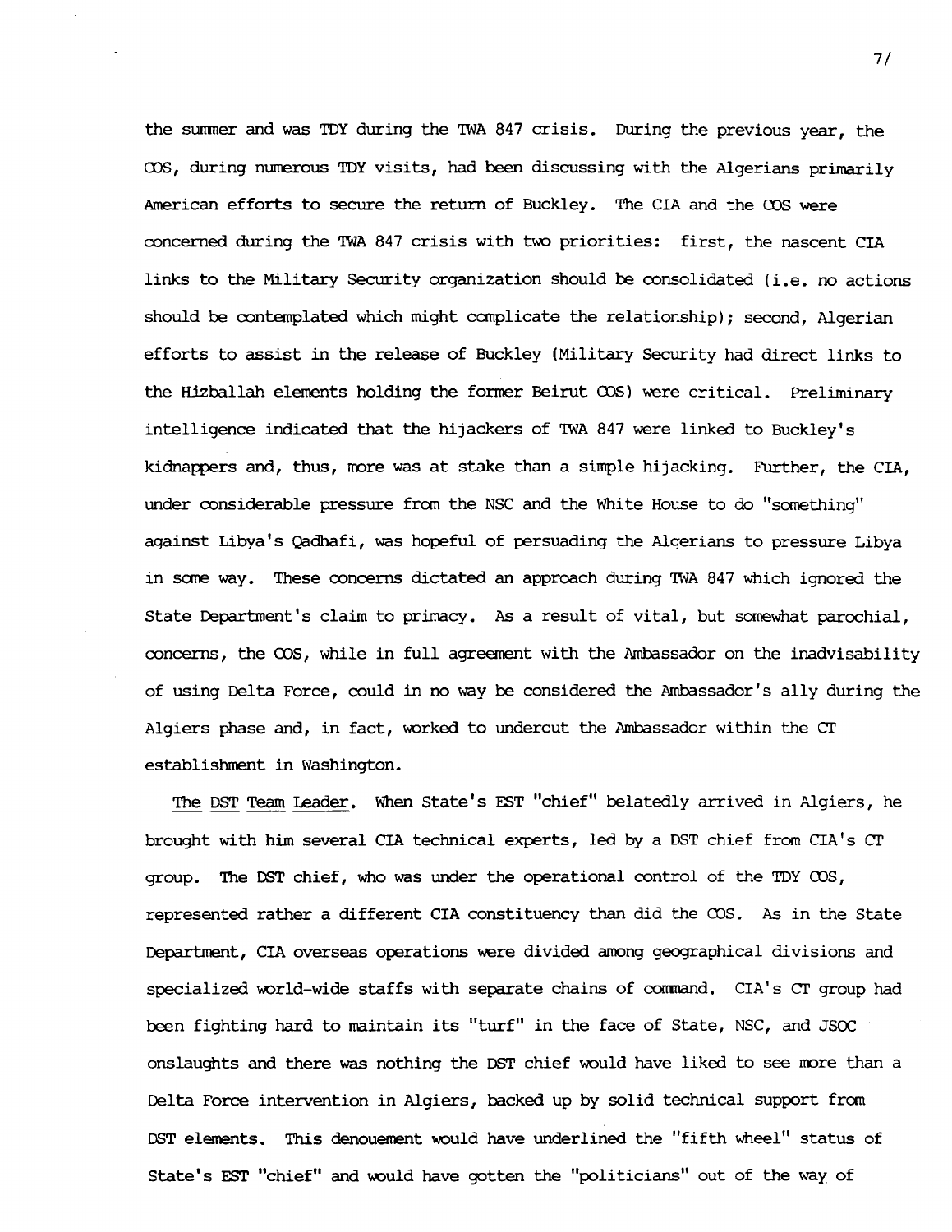effective cooperation between CIA and JSOC. Although there was little that the DST chief could accomplish on his own in Algiers, the COS was concerned over the steady flow of oommunications via SATCOM between the DST in Algiers and CIA CT elements remaining with Delta Force elements at Sigonella, in Sicily. In addition, the indirect influence of the remaining major CT "player", the FBI, made itself felt through the DST chief. The DST chief wished to pressure the Ambassador to allow FBI debriefers access to the passengers released from TWA 847 in Algiers, in addition to requesting that the Algerian Military Security respond to FBI questions and to identify "mug shots" of possible hijackers. The Ambassador, seeing other agencies attempting to crowd onto State's traditional turf, stonewalled. The OOS, fearing a stand-off between FBI's legal niceties and the Military Security's third-world sensitivities, played for time until the Beirut media circus occupied everyone' s attention.

Conclusions. In many ways, the Algiers phase of TWA 847 was a sideshow, or more precisely a prelude, to the media extravaganza which subsequently engulfed the hijacking in Beirut. The importance of the Algiers phase, unfortunately, is to underline the bureaucratic infighting and jockeying for position within the Washington CT establishment which totally precluded a unified approach to the hijacking in its initial stages. Perhaps it is only "Monday morning quarterbacking" to suggest that, faced with a strong and unified American position on TWA 847, the Algerians might have been willing to shoot out the tires of the aircraft and to have the drama play out in Algiers under less hysterical circumstances. As one who knows the Algerians well, I can only say that, two months after President Bendjedid's trip to Washington, the Algerians wanted to be of help. Of course, this did not involve facilitating an assault in Algiers by Delta Force, but this was never a viable option politically. Perhaps it is also "20/20 hindsight" to suggest that, had the CT establishment managed somehow to speak with one voice when faced with TWA 847, certain elements of the NSC might not have been tempted to go off on the course which eventually led to arms-for-hostages. When faced